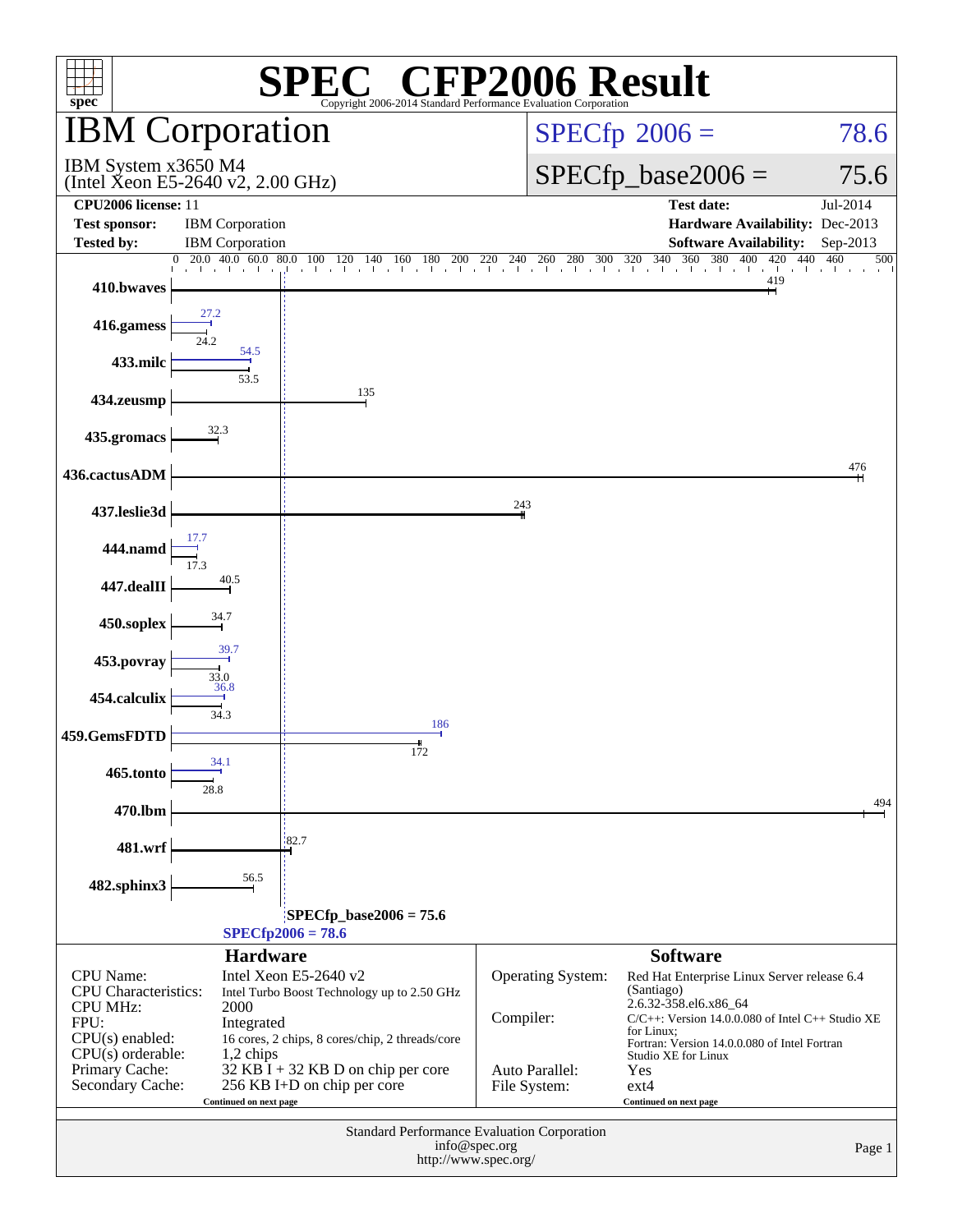

## **BM Corporation**

#### IBM System x3650 M4

(Intel Xeon E5-2640 v2, 2.00 GHz)

#### $SPECfp2006 = 78.6$  $SPECfp2006 = 78.6$

#### $SPECfp\_base2006 = 75.6$

| CPU <sub>2006</sub> license: 11                                            |                                                                                                                                                           |                                                                                    | $Jul-2014$<br><b>Test date:</b>                            |
|----------------------------------------------------------------------------|-----------------------------------------------------------------------------------------------------------------------------------------------------------|------------------------------------------------------------------------------------|------------------------------------------------------------|
| <b>Test sponsor:</b>                                                       | <b>IBM</b> Corporation                                                                                                                                    |                                                                                    | <b>Hardware Availability: Dec-2013</b>                     |
| <b>Tested by:</b>                                                          | <b>IBM</b> Corporation                                                                                                                                    |                                                                                    | <b>Software Availability:</b><br>$Sep-2013$                |
| L3 Cache:<br>Other Cache:<br>Memory:<br>Disk Subsystem:<br>Other Hardware: | $20 \text{ MB I+D}$ on chip per chip<br>None<br>256 GB (16 x 16 GB 2Rx4 PC3-14900R-13, ECC,<br>running at 1600 MHz)<br>1 x 400 GB SAS SSD, RAID 0<br>None | <b>System State:</b><br><b>Base Pointers:</b><br>Peak Pointers:<br>Other Software: | Run level 3 (multi-user)<br>64-bit<br>$32/64$ -bit<br>None |

| <b>Results Table</b> |                                                |              |                                                           |            |                |             |                                               |              |                |              |                |              |
|----------------------|------------------------------------------------|--------------|-----------------------------------------------------------|------------|----------------|-------------|-----------------------------------------------|--------------|----------------|--------------|----------------|--------------|
|                      | <b>Base</b>                                    |              |                                                           |            |                | <b>Peak</b> |                                               |              |                |              |                |              |
| <b>Benchmark</b>     | <b>Seconds</b>                                 | <b>Ratio</b> | <b>Seconds</b>                                            | Ratio      | <b>Seconds</b> | Ratio       | <b>Seconds</b>                                | <b>Ratio</b> | <b>Seconds</b> | <b>Ratio</b> | <b>Seconds</b> | <b>Ratio</b> |
| 410.bwayes           | 32.8                                           | 414          | 32.4                                                      | 419        | 32.4           | 419         | 32.8                                          | 414          | 32.4           | 419          | 32.4           | 419          |
| $416$ .gamess        | 808                                            | 24.2         | 809                                                       | 24.2       | 809            | 24.2        | 716                                           | 27.4         | 719            | 27.2         | 719            | 27.2         |
| $433$ .milc          | 172                                            | 53.5         | 172                                                       | 53.3       | 170            | 53.9        | 169                                           | 54.3         | 168            | 54.6         | 168            | 54.5         |
| 434.zeusmp           | 67.4                                           | 135          | 67.6                                                      | 135        | 67.4           | 135         | 67.4                                          | 135          | 67.6           | 135          | 67.4           | <u>135</u>   |
| $435$ .gromacs       | 221                                            | 32.3         | 221                                                       | 32.3       | 222            | 32.2        | 221                                           | 32.3         | <u>221</u>     | 32.3         | 222            | 32.2         |
| 436.cactusADM        | 25.1                                           | 476          | 25.1                                                      | 476        | 24.9           | 479         | 25.1                                          | 476          | 25.1           | 476          | 24.9           | 479          |
| 437.leslie3d         | 38.8                                           | 242          | 38.6                                                      | 243        | 38.4           | 245         | 38.8                                          | 242          | 38.6           | 243          | 38.4           | 245          |
| 444.namd             | 463                                            | 17.3         | 463                                                       | 17.3       | 463            | 17.3        | 453                                           | 17.7         | 454            | 17.7         | 454            | 17.7         |
| $447$ .dealII        | 283                                            | 40.5         | 284                                                       | 40.3       | 283            | 40.5        | 283                                           | 40.5         | 284            | 40.3         | 283            | 40.5         |
| $450$ .soplex        | 241                                            | 34.6         | 240                                                       | 34.8       | 240            | 34.7        | 241                                           | 34.6         | 240            | 34.8         | 240            | 34.7         |
| $453$ .povray        | 161                                            | 33.0         | 159                                                       | 33.4       | 161            | 33.0        | 133                                           | 39.9         | 134            | 39.6         | <u>134</u>     | 39.7         |
| 454.calculix         | 241                                            | 34.3         | 241                                                       | 34.2       | 241            | 34.3        | 224                                           | 36.8         | 224            | 36.8         | 228            | 36.2         |
| 459.GemsFDTD         | 61.3                                           | 173          | 61.7                                                      | <u>172</u> | 61.9           | 171         | 56.8                                          | 187          | 57.0           | 186          | 57.0           | 186          |
| 465.tonto            | 342                                            | 28.8         | 342                                                       | 28.8       | 344            | 28.6        | 288                                           | 34.2         | 289            | 34.1         | <u>288</u>     | 34.1         |
| 470.1bm              | 27.8                                           | 494          | 28.6                                                      | 480        | 27.8           | 494         | 27.8                                          | 494          | 28.6           | 480          | 27.8           | <u>494</u>   |
| 481.wrf              | 135                                            | 82.8         | 135                                                       | 82.4       | 135            | 82.7        | 135                                           | 82.8         | 135            | 82.4         | <u>135</u>     | 82.7         |
| 482.sphinx3          | 346                                            | 56.4         | 345                                                       | 56.5       | 344            | 56.7        | 346                                           | 56.4         | 345            | 56.5         | 344            | 56.7         |
|                      | $\mathbf{D}$ and $\mathbf{L}$ and $\mathbf{L}$ |              | the state condition the context of a state occupancy more |            |                |             | . Die 14 see deel in dit heeft in die steel e |              | a 41 a se      |              |                |              |

Results appear in the [order in which they were run.](http://www.spec.org/auto/cpu2006/Docs/result-fields.html#RunOrder) Bold underlined text [indicates a median measurement.](http://www.spec.org/auto/cpu2006/Docs/result-fields.html#Median)

#### **[Operating System Notes](http://www.spec.org/auto/cpu2006/Docs/result-fields.html#OperatingSystemNotes)**

 Stack size set to unlimited using "ulimit -s unlimited" Zone reclaim mode enabled with: echo 1 > /proc/sys/vm/zone\_reclaim\_mode Intel Idle Driver disabled with the following Linux kernel parameter in /etc/grub.conf: intel\_idle.max\_cstate=0

#### **[Platform Notes](http://www.spec.org/auto/cpu2006/Docs/result-fields.html#PlatformNotes)**

 BIOS setting: Operating Mode set to Maximum Performance Sysinfo program /home/SPECcpu-20140116-ic14.0/config/sysinfo.rev6818 \$Rev: 6818 \$ \$Date:: 2012-07-17 #\$ e86d102572650a6e4d596a3cee98f191 running on x3650M4 Sat Jul 19 10:23:32 2014

Continued on next page

Standard Performance Evaluation Corporation [info@spec.org](mailto:info@spec.org) <http://www.spec.org/>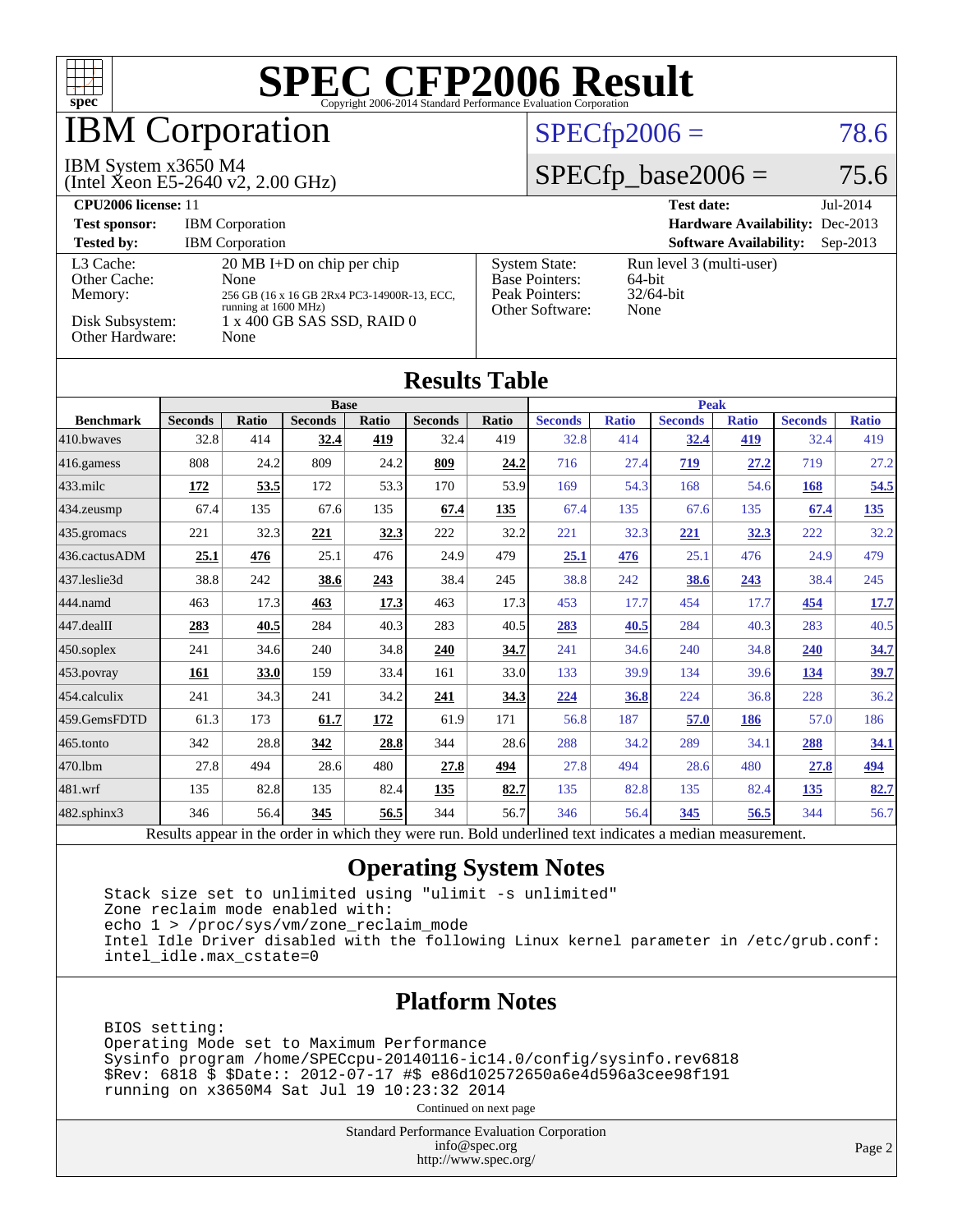

IBM Corporation

 $SPECTp2006 = 78.6$ 

(Intel Xeon E5-2640 v2, 2.00 GHz) IBM System x3650 M4

 $SPECTp\_base2006 = 75.6$ 

Page 3

**[Test sponsor:](http://www.spec.org/auto/cpu2006/Docs/result-fields.html#Testsponsor)** IBM Corporation **[Hardware Availability:](http://www.spec.org/auto/cpu2006/Docs/result-fields.html#HardwareAvailability)** Dec-2013

**[CPU2006 license:](http://www.spec.org/auto/cpu2006/Docs/result-fields.html#CPU2006license)** 11 **[Test date:](http://www.spec.org/auto/cpu2006/Docs/result-fields.html#Testdate)** Jul-2014 **[Tested by:](http://www.spec.org/auto/cpu2006/Docs/result-fields.html#Testedby)** IBM Corporation **[Software Availability:](http://www.spec.org/auto/cpu2006/Docs/result-fields.html#SoftwareAvailability)** Sep-2013

#### **[Platform Notes \(Continued\)](http://www.spec.org/auto/cpu2006/Docs/result-fields.html#PlatformNotes)**

Standard Performance Evaluation Corporation This section contains SUT (System Under Test) info as seen by some common utilities. To remove or add to this section, see: <http://www.spec.org/cpu2006/Docs/config.html#sysinfo> From /proc/cpuinfo model name : Intel $(R)$  Xeon $(R)$  CPU E5-2640 v2 @ 2.00GHz 2 "physical id"s (chips) 32 "processors" cores, siblings (Caution: counting these is hw and system dependent. The following excerpts from /proc/cpuinfo might not be reliable. Use with caution.) cpu cores : 8 siblings : 16 physical 0: cores 0 1 2 3 4 5 6 7 physical 1: cores 0 1 2 3 4 5 6 7 cache size : 20480 KB From /proc/meminfo<br>MemTotal: 264340588 kB HugePages\_Total: 0<br>Hugepagesize: 2048 kB Hugepagesize: /usr/bin/lsb\_release -d Red Hat Enterprise Linux Server release 6.4 (Santiago) From /etc/\*release\* /etc/\*version\* redhat-release: Red Hat Enterprise Linux Server release 6.4 (Santiago) system-release: Red Hat Enterprise Linux Server release 6.4 (Santiago) system-release-cpe: cpe:/o:redhat:enterprise\_linux:6server:ga:server uname -a: Linux x3650M4 2.6.32-358.18.1.el6.x86\_64 #1 SMP Fri Aug 2 17:04:38 EDT 2013 x86\_64 x86\_64 x86\_64 GNU/Linux run-level 3 Jul 16 18:17 SPEC is set to: /home/SPECcpu-20140116-ic14.0 Size Used Avail Use% Mounted on /dev/mapper/vg\_x3650m4-lv\_home ext4 313G 116G 182G 39% /home Additional information from dmidecode: BIOS IBM -[VVE135VUS-1.60]- 12/05/2013 Memory: 8x Not Specified Not Specified 16x Samsung M393B2G70QH0-CMA 16 GB 1600 MHz 2 rank (End of data from sysinfo program)

> [info@spec.org](mailto:info@spec.org) <http://www.spec.org/>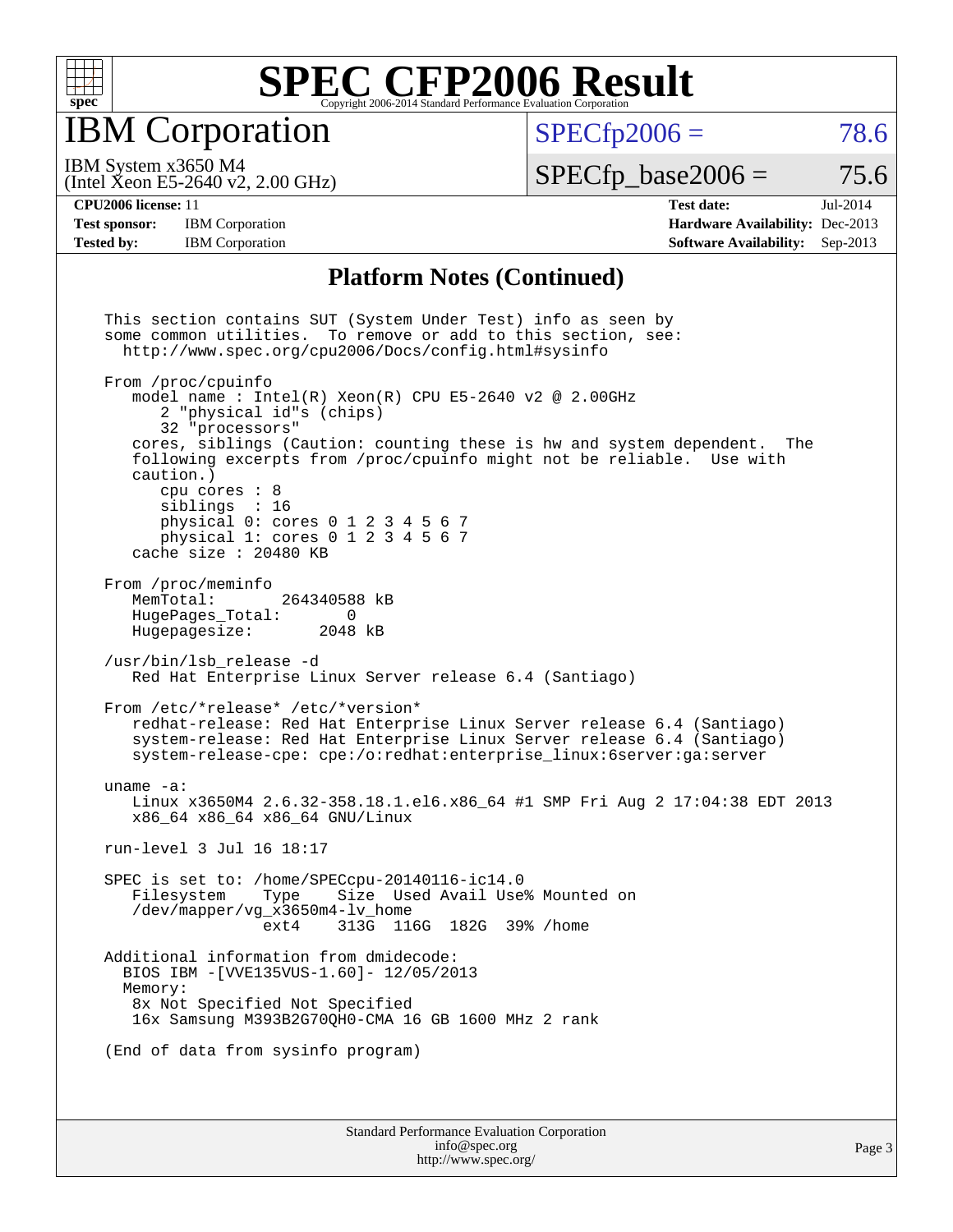

## IBM Corporation

 $SPECTp2006 = 78.6$ 

(Intel Xeon E5-2640 v2, 2.00 GHz) IBM System x3650 M4

 $SPECfp\_base2006 = 75.6$ 

**[Test sponsor:](http://www.spec.org/auto/cpu2006/Docs/result-fields.html#Testsponsor)** IBM Corporation **[Hardware Availability:](http://www.spec.org/auto/cpu2006/Docs/result-fields.html#HardwareAvailability)** Dec-2013

**[CPU2006 license:](http://www.spec.org/auto/cpu2006/Docs/result-fields.html#CPU2006license)** 11 **[Test date:](http://www.spec.org/auto/cpu2006/Docs/result-fields.html#Testdate)** Jul-2014 **[Tested by:](http://www.spec.org/auto/cpu2006/Docs/result-fields.html#Testedby)** IBM Corporation **[Software Availability:](http://www.spec.org/auto/cpu2006/Docs/result-fields.html#SoftwareAvailability)** Sep-2013

#### **[General Notes](http://www.spec.org/auto/cpu2006/Docs/result-fields.html#GeneralNotes)**

Environment variables set by runspec before the start of the run: KMP AFFINITY = "granularity=fine, compact,  $1,0$ " LD\_LIBRARY\_PATH = "/home/SPECcpu-20140116-ic14.0/libs/32:/home/SPECcpu-20140116-ic14.0/libs/64:/home/SPECcpu-20140116-ic14.0/sh" OMP\_NUM\_THREADS = "16"

 Binaries compiled on a system with 1x Core i7-860 CPU + 8GB memory using RedHat EL 6.4 Transparent Huge Pages enabled with: echo always > /sys/kernel/mm/redhat\_transparent\_hugepage/enabled runspec command invoked through numactl i.e.: numactl --interleave=all runspec <etc>

**[Base Compiler Invocation](http://www.spec.org/auto/cpu2006/Docs/result-fields.html#BaseCompilerInvocation)**

[C benchmarks](http://www.spec.org/auto/cpu2006/Docs/result-fields.html#Cbenchmarks):  $\text{icc}$   $-\text{m64}$ 

[C++ benchmarks:](http://www.spec.org/auto/cpu2006/Docs/result-fields.html#CXXbenchmarks) [icpc -m64](http://www.spec.org/cpu2006/results/res2014q3/cpu2006-20140727-30636.flags.html#user_CXXbase_intel_icpc_64bit_bedb90c1146cab66620883ef4f41a67e)

[Fortran benchmarks](http://www.spec.org/auto/cpu2006/Docs/result-fields.html#Fortranbenchmarks): [ifort -m64](http://www.spec.org/cpu2006/results/res2014q3/cpu2006-20140727-30636.flags.html#user_FCbase_intel_ifort_64bit_ee9d0fb25645d0210d97eb0527dcc06e)

[Benchmarks using both Fortran and C](http://www.spec.org/auto/cpu2006/Docs/result-fields.html#BenchmarksusingbothFortranandC): [icc -m64](http://www.spec.org/cpu2006/results/res2014q3/cpu2006-20140727-30636.flags.html#user_CC_FCbase_intel_icc_64bit_0b7121f5ab7cfabee23d88897260401c) [ifort -m64](http://www.spec.org/cpu2006/results/res2014q3/cpu2006-20140727-30636.flags.html#user_CC_FCbase_intel_ifort_64bit_ee9d0fb25645d0210d97eb0527dcc06e)

### **[Base Portability Flags](http://www.spec.org/auto/cpu2006/Docs/result-fields.html#BasePortabilityFlags)**

| 410.bwaves: -DSPEC CPU LP64                 |                                                                |
|---------------------------------------------|----------------------------------------------------------------|
| 416.gamess: -DSPEC_CPU_LP64                 |                                                                |
| 433.milc: -DSPEC CPU LP64                   |                                                                |
| 434.zeusmp: - DSPEC_CPU_LP64                |                                                                |
| 435.gromacs: -DSPEC_CPU_LP64 -nofor_main    |                                                                |
| 436.cactusADM: -DSPEC CPU LP64 -nofor main  |                                                                |
| 437.leslie3d: -DSPEC CPU LP64               |                                                                |
| 444.namd: -DSPEC CPU LP64                   |                                                                |
| 447.dealII: -DSPEC CPU LP64                 |                                                                |
| 450.soplex: -DSPEC_CPU_LP64                 |                                                                |
| 453.povray: -DSPEC_CPU_LP64                 |                                                                |
| 454.calculix: - DSPEC CPU LP64 - nofor main |                                                                |
| 459.GemsFDTD: - DSPEC_CPU LP64              |                                                                |
| 465.tonto: - DSPEC CPU LP64                 |                                                                |
| 470.1bm: - DSPEC CPU LP64                   |                                                                |
|                                             | 481.wrf: -DSPEC CPU_LP64 -DSPEC_CPU_CASE_FLAG -DSPEC_CPU_LINUX |
| 482.sphinx3: -DSPEC_CPU_LP64                |                                                                |
|                                             |                                                                |

| <b>Standard Performance Evaluation Corporation</b> |
|----------------------------------------------------|
| info@spec.org                                      |
| http://www.spec.org/                               |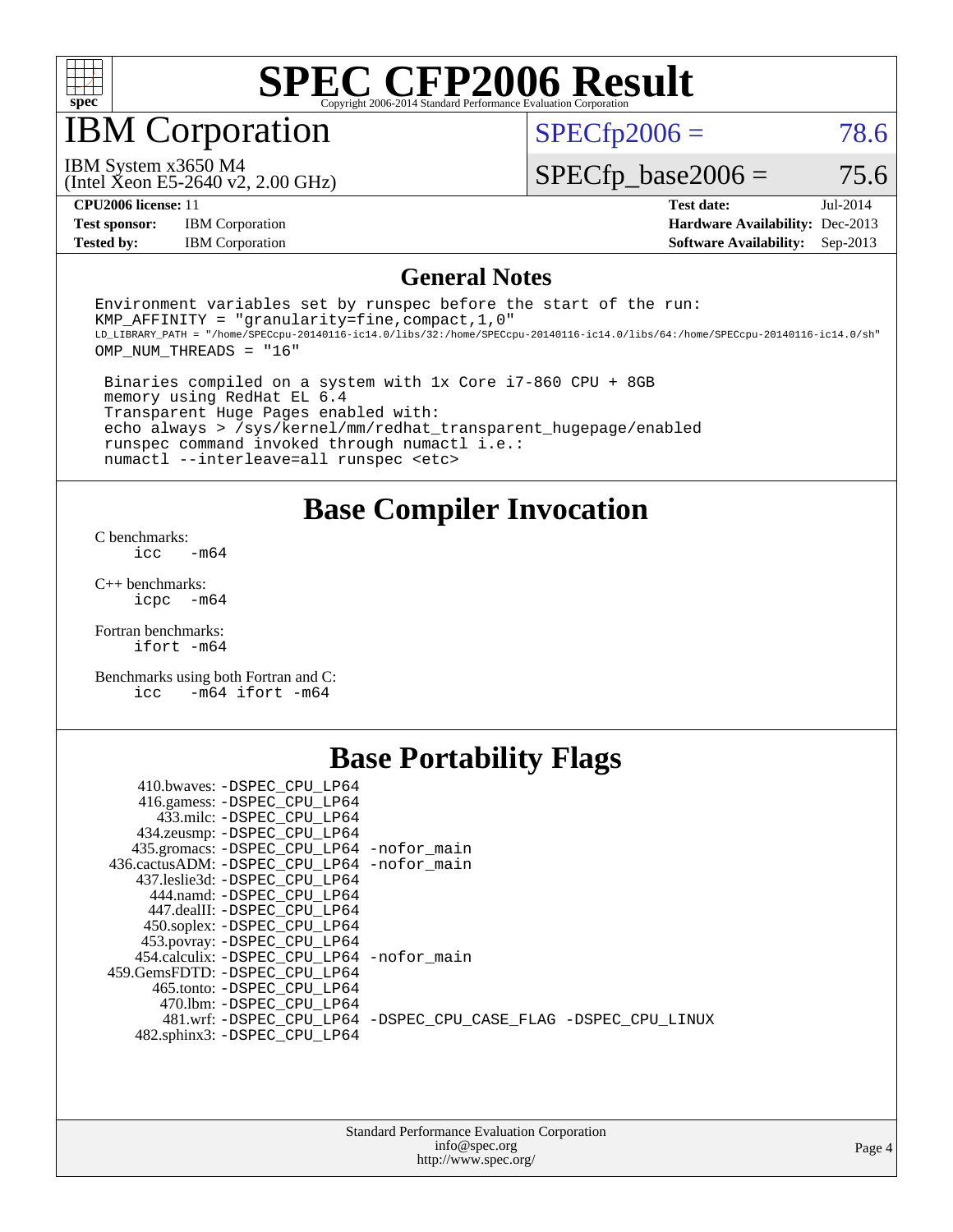

IBM Corporation

 $SPECfp2006 = 78.6$  $SPECfp2006 = 78.6$ 

(Intel Xeon E5-2640 v2, 2.00 GHz) IBM System x3650 M4

 $SPECfp\_base2006 = 75.6$ 

**[Test sponsor:](http://www.spec.org/auto/cpu2006/Docs/result-fields.html#Testsponsor)** IBM Corporation **[Hardware Availability:](http://www.spec.org/auto/cpu2006/Docs/result-fields.html#HardwareAvailability)** Dec-2013

**[CPU2006 license:](http://www.spec.org/auto/cpu2006/Docs/result-fields.html#CPU2006license)** 11 **[Test date:](http://www.spec.org/auto/cpu2006/Docs/result-fields.html#Testdate)** Jul-2014 **[Tested by:](http://www.spec.org/auto/cpu2006/Docs/result-fields.html#Testedby)** IBM Corporation **[Software Availability:](http://www.spec.org/auto/cpu2006/Docs/result-fields.html#SoftwareAvailability)** Sep-2013

#### **[Base Optimization Flags](http://www.spec.org/auto/cpu2006/Docs/result-fields.html#BaseOptimizationFlags)**

[C benchmarks](http://www.spec.org/auto/cpu2006/Docs/result-fields.html#Cbenchmarks): [-xAVX](http://www.spec.org/cpu2006/results/res2014q3/cpu2006-20140727-30636.flags.html#user_CCbase_f-xAVX) [-ipo](http://www.spec.org/cpu2006/results/res2014q3/cpu2006-20140727-30636.flags.html#user_CCbase_f-ipo) [-O3](http://www.spec.org/cpu2006/results/res2014q3/cpu2006-20140727-30636.flags.html#user_CCbase_f-O3) [-no-prec-div](http://www.spec.org/cpu2006/results/res2014q3/cpu2006-20140727-30636.flags.html#user_CCbase_f-no-prec-div) [-parallel](http://www.spec.org/cpu2006/results/res2014q3/cpu2006-20140727-30636.flags.html#user_CCbase_f-parallel) [-opt-prefetch](http://www.spec.org/cpu2006/results/res2014q3/cpu2006-20140727-30636.flags.html#user_CCbase_f-opt-prefetch) [-ansi-alias](http://www.spec.org/cpu2006/results/res2014q3/cpu2006-20140727-30636.flags.html#user_CCbase_f-ansi-alias) [C++ benchmarks:](http://www.spec.org/auto/cpu2006/Docs/result-fields.html#CXXbenchmarks)

[-xAVX](http://www.spec.org/cpu2006/results/res2014q3/cpu2006-20140727-30636.flags.html#user_CXXbase_f-xAVX) [-ipo](http://www.spec.org/cpu2006/results/res2014q3/cpu2006-20140727-30636.flags.html#user_CXXbase_f-ipo) [-O3](http://www.spec.org/cpu2006/results/res2014q3/cpu2006-20140727-30636.flags.html#user_CXXbase_f-O3) [-no-prec-div](http://www.spec.org/cpu2006/results/res2014q3/cpu2006-20140727-30636.flags.html#user_CXXbase_f-no-prec-div) [-opt-prefetch](http://www.spec.org/cpu2006/results/res2014q3/cpu2006-20140727-30636.flags.html#user_CXXbase_f-opt-prefetch) [-ansi-alias](http://www.spec.org/cpu2006/results/res2014q3/cpu2006-20140727-30636.flags.html#user_CXXbase_f-ansi-alias)

[Fortran benchmarks](http://www.spec.org/auto/cpu2006/Docs/result-fields.html#Fortranbenchmarks): [-xAVX](http://www.spec.org/cpu2006/results/res2014q3/cpu2006-20140727-30636.flags.html#user_FCbase_f-xAVX) [-ipo](http://www.spec.org/cpu2006/results/res2014q3/cpu2006-20140727-30636.flags.html#user_FCbase_f-ipo) [-O3](http://www.spec.org/cpu2006/results/res2014q3/cpu2006-20140727-30636.flags.html#user_FCbase_f-O3) [-no-prec-div](http://www.spec.org/cpu2006/results/res2014q3/cpu2006-20140727-30636.flags.html#user_FCbase_f-no-prec-div) [-parallel](http://www.spec.org/cpu2006/results/res2014q3/cpu2006-20140727-30636.flags.html#user_FCbase_f-parallel) [-opt-prefetch](http://www.spec.org/cpu2006/results/res2014q3/cpu2006-20140727-30636.flags.html#user_FCbase_f-opt-prefetch)

[Benchmarks using both Fortran and C](http://www.spec.org/auto/cpu2006/Docs/result-fields.html#BenchmarksusingbothFortranandC): [-xAVX](http://www.spec.org/cpu2006/results/res2014q3/cpu2006-20140727-30636.flags.html#user_CC_FCbase_f-xAVX) [-ipo](http://www.spec.org/cpu2006/results/res2014q3/cpu2006-20140727-30636.flags.html#user_CC_FCbase_f-ipo) [-O3](http://www.spec.org/cpu2006/results/res2014q3/cpu2006-20140727-30636.flags.html#user_CC_FCbase_f-O3) [-no-prec-div](http://www.spec.org/cpu2006/results/res2014q3/cpu2006-20140727-30636.flags.html#user_CC_FCbase_f-no-prec-div) [-parallel](http://www.spec.org/cpu2006/results/res2014q3/cpu2006-20140727-30636.flags.html#user_CC_FCbase_f-parallel) [-opt-prefetch](http://www.spec.org/cpu2006/results/res2014q3/cpu2006-20140727-30636.flags.html#user_CC_FCbase_f-opt-prefetch) [-ansi-alias](http://www.spec.org/cpu2006/results/res2014q3/cpu2006-20140727-30636.flags.html#user_CC_FCbase_f-ansi-alias)

### **[Peak Compiler Invocation](http://www.spec.org/auto/cpu2006/Docs/result-fields.html#PeakCompilerInvocation)**

[C benchmarks](http://www.spec.org/auto/cpu2006/Docs/result-fields.html#Cbenchmarks):  $\text{icc}$  -m64

[C++ benchmarks:](http://www.spec.org/auto/cpu2006/Docs/result-fields.html#CXXbenchmarks) [icpc -m64](http://www.spec.org/cpu2006/results/res2014q3/cpu2006-20140727-30636.flags.html#user_CXXpeak_intel_icpc_64bit_bedb90c1146cab66620883ef4f41a67e)

[Fortran benchmarks](http://www.spec.org/auto/cpu2006/Docs/result-fields.html#Fortranbenchmarks): [ifort -m64](http://www.spec.org/cpu2006/results/res2014q3/cpu2006-20140727-30636.flags.html#user_FCpeak_intel_ifort_64bit_ee9d0fb25645d0210d97eb0527dcc06e)

[Benchmarks using both Fortran and C](http://www.spec.org/auto/cpu2006/Docs/result-fields.html#BenchmarksusingbothFortranandC): [icc -m64](http://www.spec.org/cpu2006/results/res2014q3/cpu2006-20140727-30636.flags.html#user_CC_FCpeak_intel_icc_64bit_0b7121f5ab7cfabee23d88897260401c) [ifort -m64](http://www.spec.org/cpu2006/results/res2014q3/cpu2006-20140727-30636.flags.html#user_CC_FCpeak_intel_ifort_64bit_ee9d0fb25645d0210d97eb0527dcc06e)

## **[Peak Portability Flags](http://www.spec.org/auto/cpu2006/Docs/result-fields.html#PeakPortabilityFlags)**

Same as Base Portability Flags

## **[Peak Optimization Flags](http://www.spec.org/auto/cpu2006/Docs/result-fields.html#PeakOptimizationFlags)**

[C benchmarks](http://www.spec.org/auto/cpu2006/Docs/result-fields.html#Cbenchmarks):

 433.milc: [-xAVX](http://www.spec.org/cpu2006/results/res2014q3/cpu2006-20140727-30636.flags.html#user_peakPASS2_CFLAGSPASS2_LDFLAGS433_milc_f-xAVX)(pass 2) [-prof-gen](http://www.spec.org/cpu2006/results/res2014q3/cpu2006-20140727-30636.flags.html#user_peakPASS1_CFLAGSPASS1_LDFLAGS433_milc_prof_gen_e43856698f6ca7b7e442dfd80e94a8fc)(pass 1) [-ipo](http://www.spec.org/cpu2006/results/res2014q3/cpu2006-20140727-30636.flags.html#user_peakPASS2_CFLAGSPASS2_LDFLAGS433_milc_f-ipo)(pass 2) [-O3](http://www.spec.org/cpu2006/results/res2014q3/cpu2006-20140727-30636.flags.html#user_peakPASS2_CFLAGSPASS2_LDFLAGS433_milc_f-O3)(pass 2) [-no-prec-div](http://www.spec.org/cpu2006/results/res2014q3/cpu2006-20140727-30636.flags.html#user_peakPASS2_CFLAGSPASS2_LDFLAGS433_milc_f-no-prec-div)(pass 2) [-prof-use](http://www.spec.org/cpu2006/results/res2014q3/cpu2006-20140727-30636.flags.html#user_peakPASS2_CFLAGSPASS2_LDFLAGS433_milc_prof_use_bccf7792157ff70d64e32fe3e1250b55)(pass 2) [-auto-ilp32](http://www.spec.org/cpu2006/results/res2014q3/cpu2006-20140727-30636.flags.html#user_peakCOPTIMIZE433_milc_f-auto-ilp32) [-ansi-alias](http://www.spec.org/cpu2006/results/res2014q3/cpu2006-20140727-30636.flags.html#user_peakCOPTIMIZE433_milc_f-ansi-alias)

 $470$ .lbm: basepeak = yes

482.sphinx3: basepeak = yes

[C++ benchmarks:](http://www.spec.org/auto/cpu2006/Docs/result-fields.html#CXXbenchmarks)

Continued on next page

Standard Performance Evaluation Corporation [info@spec.org](mailto:info@spec.org) <http://www.spec.org/>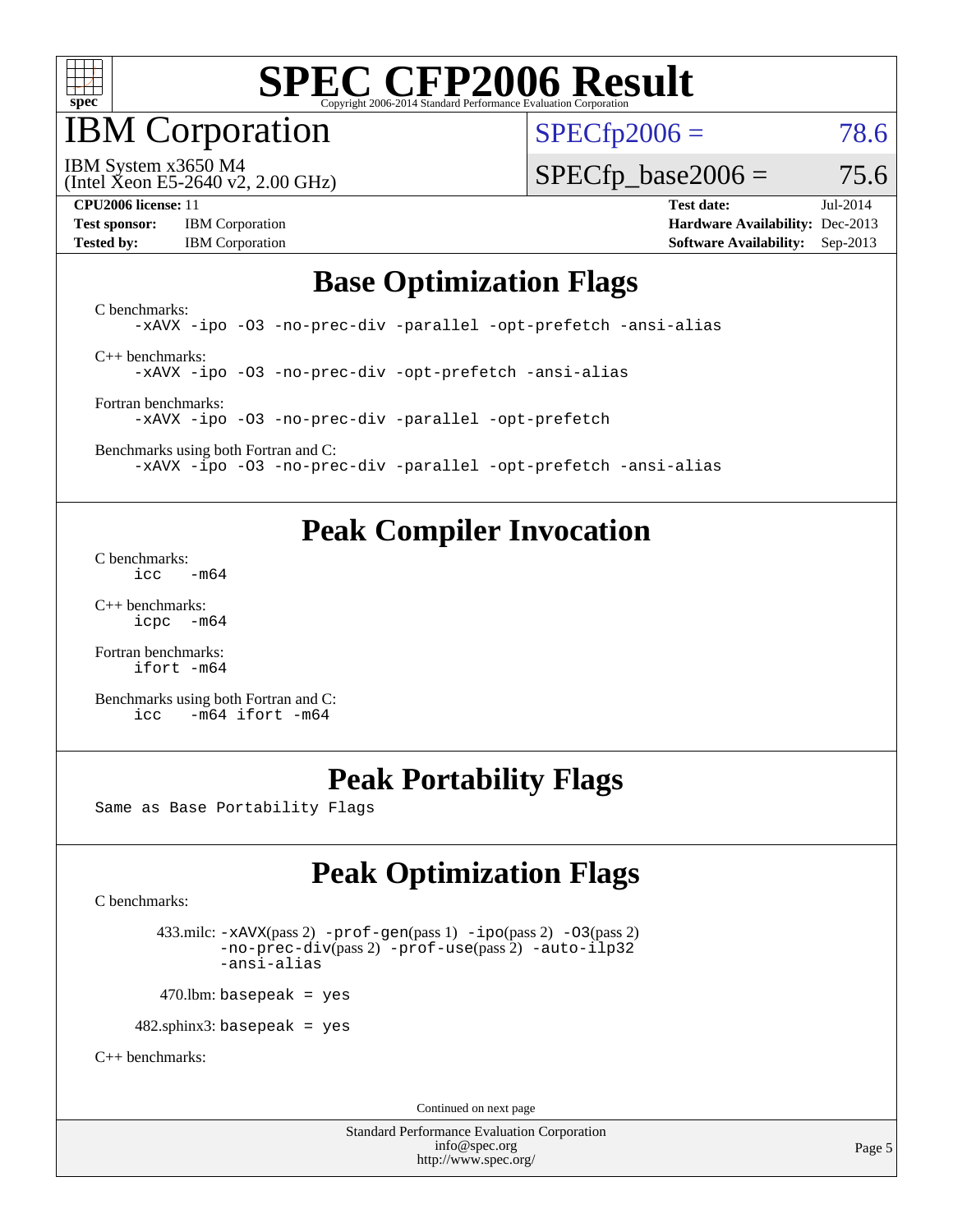

IBM Corporation

 $SPECfp2006 = 78.6$  $SPECfp2006 = 78.6$ 

(Intel Xeon E5-2640 v2, 2.00 GHz) IBM System x3650 M4

 $SPECfp\_base2006 = 75.6$ 

**[Test sponsor:](http://www.spec.org/auto/cpu2006/Docs/result-fields.html#Testsponsor)** IBM Corporation **[Hardware Availability:](http://www.spec.org/auto/cpu2006/Docs/result-fields.html#HardwareAvailability)** Dec-2013 **[Tested by:](http://www.spec.org/auto/cpu2006/Docs/result-fields.html#Testedby)** IBM Corporation **[Software Availability:](http://www.spec.org/auto/cpu2006/Docs/result-fields.html#SoftwareAvailability)** Sep-2013

**[CPU2006 license:](http://www.spec.org/auto/cpu2006/Docs/result-fields.html#CPU2006license)** 11 **[Test date:](http://www.spec.org/auto/cpu2006/Docs/result-fields.html#Testdate)** Jul-2014

## **[Peak Optimization Flags \(Continued\)](http://www.spec.org/auto/cpu2006/Docs/result-fields.html#PeakOptimizationFlags)**

| <b>Standard Performance Evaluation Corporation</b><br>info@spec.org                                                                                                                                                               | Page 6 |
|-----------------------------------------------------------------------------------------------------------------------------------------------------------------------------------------------------------------------------------|--------|
|                                                                                                                                                                                                                                   |        |
| You can also download the XML flags sources by saving the following links:<br>http://www.spec.org/cpu2006/flags/Intel-ic14.0-official-linux64.20140128.xml<br>http://www.spec.org/cpu2006/flags/IBM-Platform-Flags-V1.2-IVB-B.xml |        |
| The flags files that were used to format this result can be browsed at<br>http://www.spec.org/cpu2006/flags/Intel-ic14.0-official-linux64.20140128.html<br>http://www.spec.org/cpu2006/flags/IBM-Platform-Flags-V1.2-IVB-B.html   |        |
| $481$ .wrf: basepeak = yes                                                                                                                                                                                                        |        |
| 454.calculix: -xAVX -ipo -03 -no-prec-div -auto-ilp32 -ansi-alias                                                                                                                                                                 |        |
| $436.cactusADM: basepeak = yes$                                                                                                                                                                                                   |        |
| $435.gromacs: basepeak = yes$                                                                                                                                                                                                     |        |
| Benchmarks using both Fortran and C:                                                                                                                                                                                              |        |
| $465$ .tonto: $-xAVX(pass 2)$ -prof-gen(pass 1) -ipo(pass 2) -03(pass 2)<br>-no-prec-div(pass 2) -prof-use(pass 2) -inline-calloc<br>-opt-malloc-options=3 -auto -unroll4                                                         |        |
| 459. GemsFDTD: -xAVX(pass 2) -prof-gen(pass 1) -ipo(pass 2) -03(pass 2)<br>-no-prec-div(pass 2) -prof-use(pass 2) -unroll2<br>-inline-level=0 -opt-prefetch -parallel                                                             |        |
| $437$ leslie3d: basepeak = yes                                                                                                                                                                                                    |        |
| $434$ .zeusmp: basepeak = yes                                                                                                                                                                                                     |        |
| 416.gamess: $-x$ AVX(pass 2) $-prof-gen(pass 1) -ipo(pass 2) -O3(pass 2)$<br>-no-prec-div(pass 2) -prof-use(pass 2) -unroll2<br>-inline-level=0 -scalar-rep-                                                                      |        |
| $410.bwaves: basepeak = yes$                                                                                                                                                                                                      |        |
| Fortran benchmarks:                                                                                                                                                                                                               |        |
| $453.$ povray: $-xAVX(pass 2)$ -prof-gen $(pass 1)$ -ipo $(pass 2)$ -03 $(pass 2)$<br>-no-prec-div(pass 2) -prof-use(pass 2) -unroll4 -ansi-alias                                                                                 |        |
| $450$ .soplex: basepeak = yes                                                                                                                                                                                                     |        |
| $447$ .dealII: basepeak = yes                                                                                                                                                                                                     |        |
| 444.namd: -xAVX(pass 2) -prof-gen(pass 1) -ipo(pass 2) -03(pass 2)<br>$-no\text{-prec-div}(pass 2)$ -prof-use(pass 2) -fno-alias<br>-auto-ilp32                                                                                   |        |

<http://www.spec.org/>